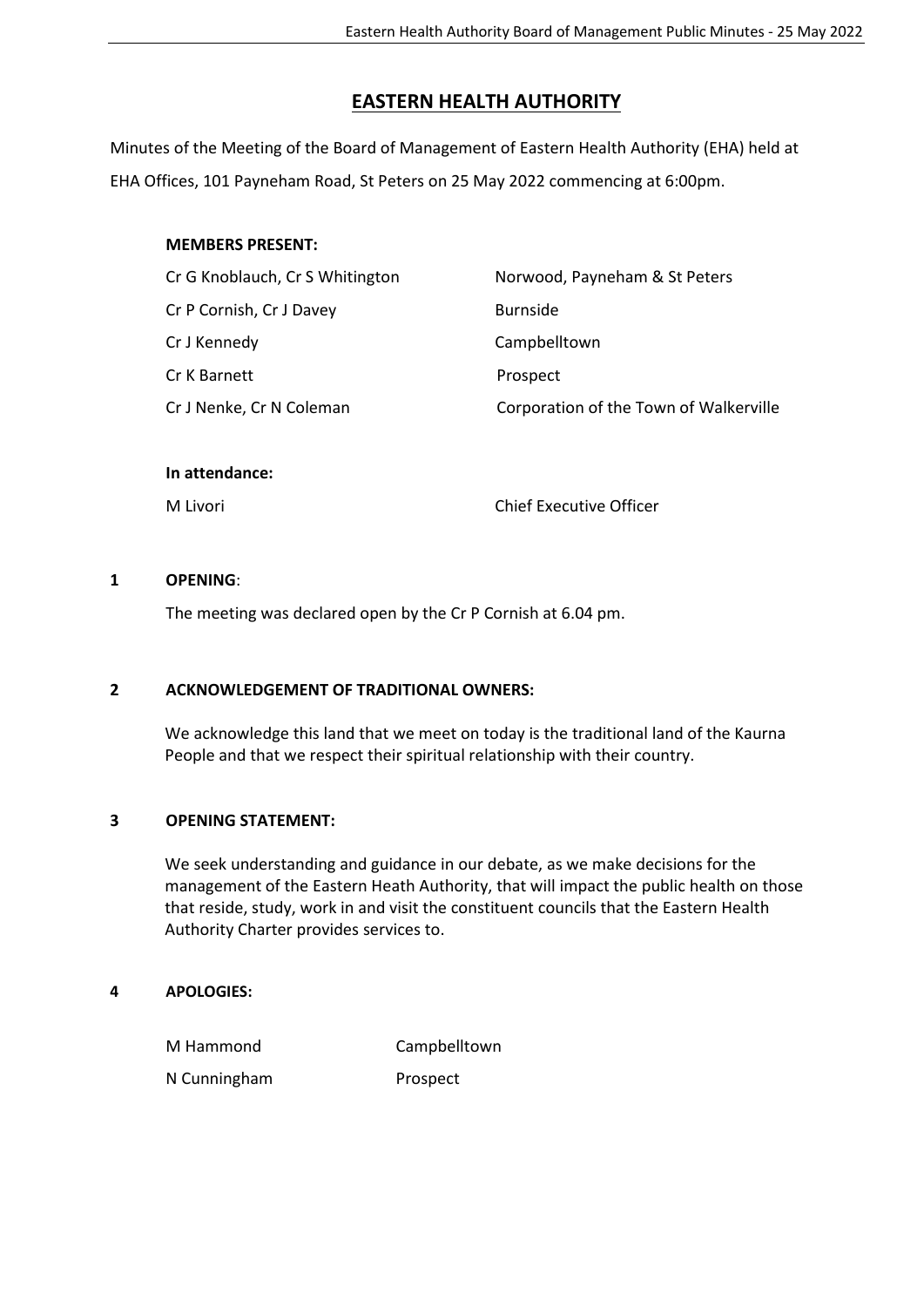#### **5 CONFIRMATION OF MINUTES:**

#### Cr S Whitington moved:

The minutes of the meeting of the Board held on 27 April 2022 be taken as read and confirmed.

Seconded by Cr J Kennedy

#### **CARRIED UNANIMOUSLY 1: 052022**

#### **6 MATTERS ARISING FROM THE MINUTES:**

Nil.

#### **7 CONFIDENTIAL REPORTS**

# **7.1 APPOINTMENT OF INDEPENDENT MEMBER TO THE EASTERN HEALTH AUTHORITY AUDIT COMMITTEE**

#### **RECOMMENDATION 1**

#### Cr J Davey moved:

That:

- 1. Pursuant to Clause 3.10(b) of the Eastern Health Authority Charter and Section 90(2) of the *Local Government Act 1999* the Board of Management (Board) orders that all members of the public, except the Chief Executive Officer, be excluded from attendance at the meeting for Agenda Item 7.1 - Appointment of Independent Member to the Eastern Health Authority Audit Committee.
- 2. The Board is satisfied that, pursuant to Section 90(3)(a) of the *Local Government Act 1999*, the information to be received, discussed, or considered in confidence is namely:

Information the disclosure of which would involve the unreasonable disclosure of information concerning the personal affairs of any person (living or dead).

3. Accordingly, on this basis, the Board considers the principle that meetings of the Board should be conducted in a place open to the public has been outweighed by the need to keep the information or matter confidential.

Seconded by Cr K Barnett

**CARRIED UNANIMOUSLY 2: 052022**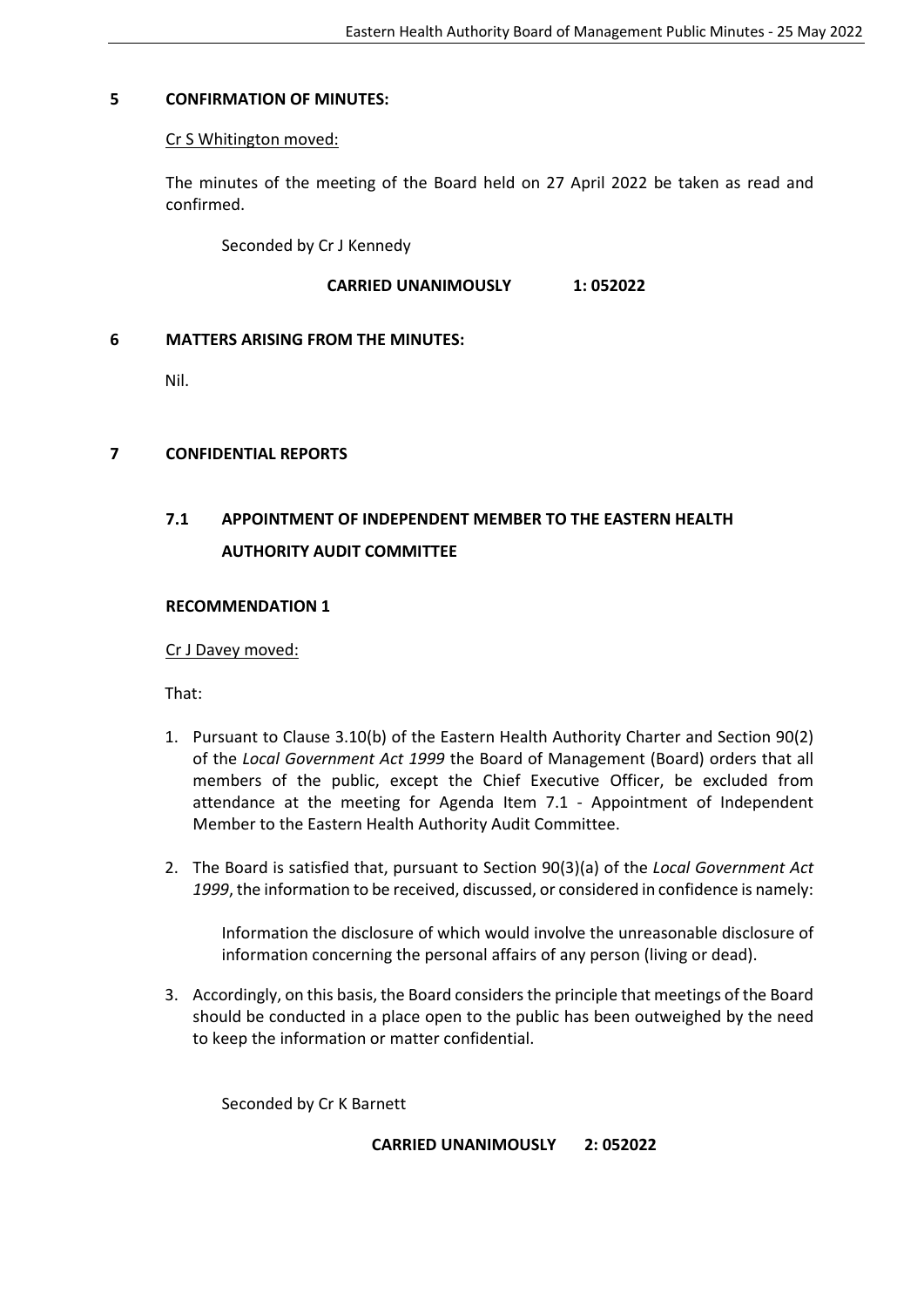#### **RECOMMENDATION 3**

Cr J Davey moved:

That:

In accordance with Clause 3.11(c) of the Eastern Health Authority Charter the Board of Management (Board) orders that in relation to the Appointment of Independent Member to the Eastern Health Authority Audit Committee Report, all relevant documentation and minutes arising from the report, having been considered by the Board in confidence under Clause 3.10(b) of the Eastern Health Authority Charter and Section 90 (3)(a) of the Act be kept confidential and not available for public inspection on the grounds that it involves information the disclosure of which would involve the unreasonable disclosure of information concerning the personal affairs of the applicants.

Seconded by Cr J Kennedy

## **CARRIED UNANIMOUSLY 3: 052022**

## **7.2 CHIEF EXECUTIVE OFFICER PERFORMANCE REVIEW AND REMUNERATION REVIEW 2021**

#### **RECOMMENDATION 1**

Cr S Whitington moved:

That:

- 1. Pursuant to Clause 3.10(b) of the Eastern Health Authority Charter and Section 90(2) of the *Local Government Act 1999* the Board of Management (Board) orders that all members of the public, except the Chief Executive Officer be excluded from attendance at the meeting for Agenda Item 7.2 - Chief Executive Officer Performance Review.
- 2. The Board is satisfied that, pursuant to Section 90(3)(a) of the *Local Government Act 1999*, the information to be received, discussed or considered in confidence is namely:

information the disclosure of which would involve the unreasonable disclosure of information concerning the personal affairs of a person, being the performance and remuneration of the Chief Executive Officer.

3. Accordingly, on this basis, the Board considers the principle that meetings of the Board should be conducted in a place open to the public has been outweighed by the need to keep the information or matter confidential.

Seconded by Cr J Kennedy

#### **CARRIED UNANIMOUSLY 4: 052022**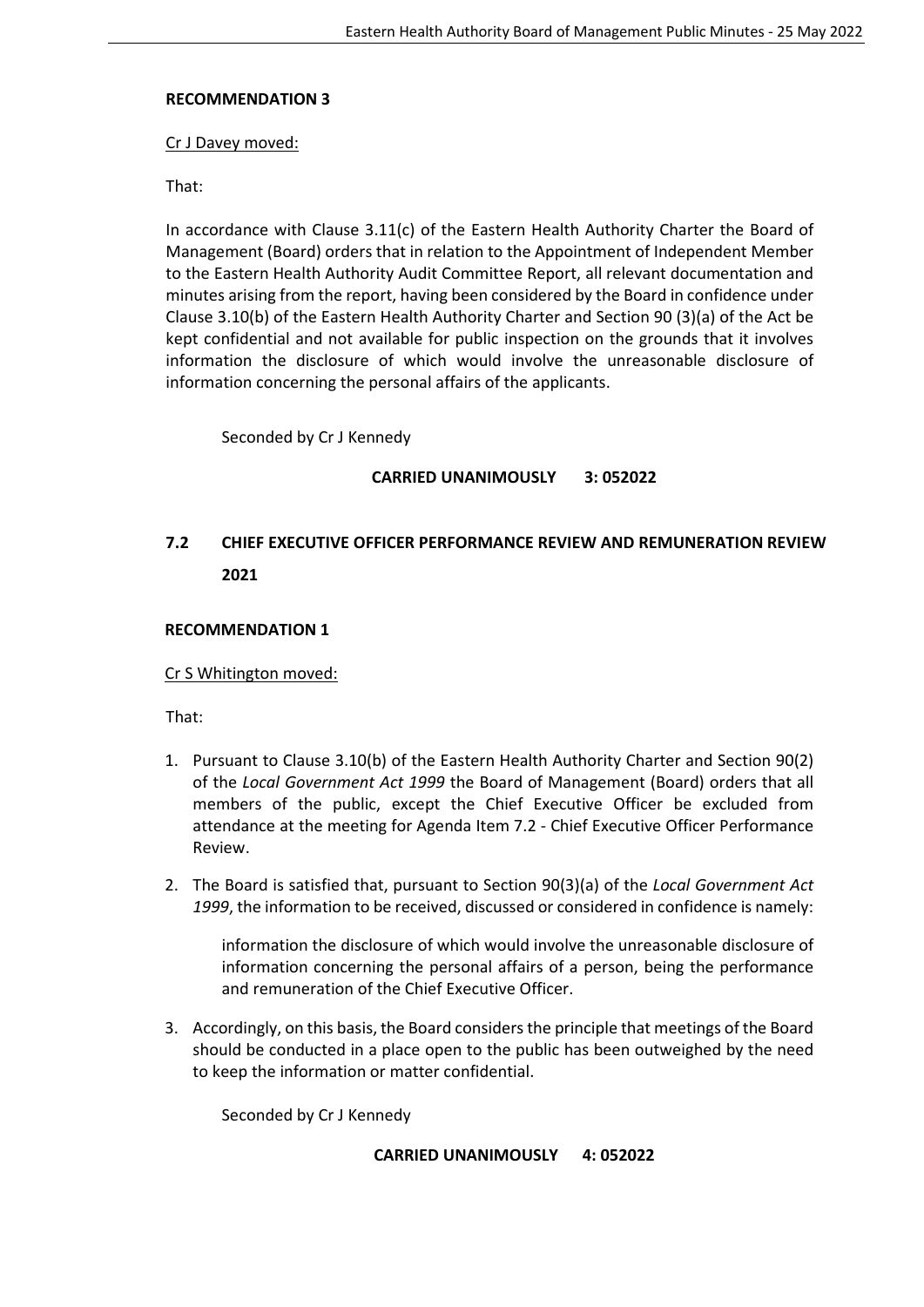#### **RECOMMENDATION 3**

#### Cr G Knoblauch moved:

That:

In accordance with Clause 3.11(c) of the Eastern Health Authority Charter the Board of Management (Board) orders that in relation to the Chief Executive Officer Performance and Remuneration Review Report, all relevant documentation and minutes arising from the report, having been considered by the Board in confidence under Clause 3.10(b) of the Eastern Health Authority Charter and Section 90 (3)(a) of the Act be kept confidential and not available for public inspection on the grounds that it involves information the disclosure of which would involve the unreasonable disclosure of information concerning the personal affairs of the Chief Executive Officer. This order is to remain in place until the Chief Executive Officer ceases employment with the Eastern Health Authority.

Seconded by Cr J Kennedy

#### **CARRIED UNANIMOUSLY 5: 052022**

#### **8 OTHER BUSINESS**

#### **9 CORRESPONDENCE**

Cr J Kennedy moved:

That:

The correspondence from and to the Corporation of the Town of Walkerville in relation to their continued participation as a Constituent Council of EHA is noted.

Seconded by Cr K Barnett

**CARRIED UNANIMOUSLY 6: 052022**